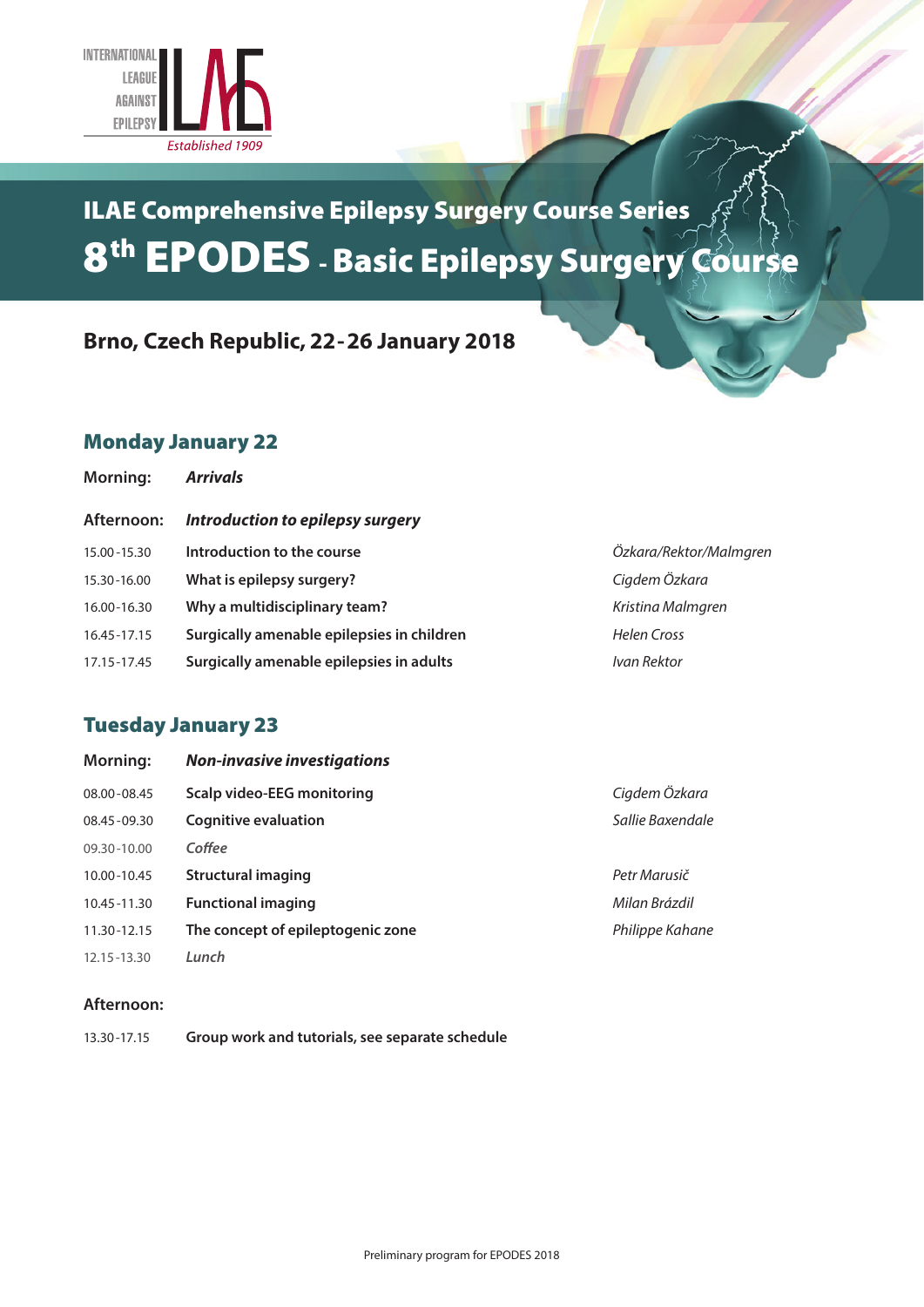

# ILAE Comprehensive Epilepsy Surgery Course Series 8th EPODES - Basic Epilepsy Surgery Course

## Wednesday January 24

| <b>Morning:</b> | <b>Semiology and pathology</b> |                       |
|-----------------|--------------------------------|-----------------------|
| 08.00-08.45     | <b>Temporal lobe epilepsy</b>  | Christoph Baumgartner |
| 08.45-09.15     | Temporal lobe epilepsy plus    | Philippe Kahane       |
| 09.15 - 09.45   | <b>Frontal lobe epilepsies</b> | Michael Sperling      |
| 09.45-10.15     | Coffee                         |                       |
| 10.15 - 10.45   | Posterior epilepsies           | Milan Brázdil         |
| 10.45 - 11.15   | Specific pediatric aspects     | Pavel Kršek           |
| 11.15 - 12.00   | <b>Epileptogenic lesions</b>   | Markéta Hermanová     |
| 12.00-13.30     | Lunch                          |                       |

#### **Afternoon:**

**13.30-17.15 Group work and tutorials, see separate schedule**

## Thursday January 25

| <b>Morning:</b> | <b>Invasive investigations and surgery</b>       |                            |
|-----------------|--------------------------------------------------|----------------------------|
| $08.00 - 09.00$ | Intracranial EEG and invasive seizure monitoring | Ivan Rektor and B Rydenhag |
| $09.00 - 09.30$ | Failures and when to reoperate                   | Cigdem Özkara              |
| 09.30-10.00     | When to stop the presurgical evaluation          | Milan Brázdil              |
| 10.00-10.30     | Coffee                                           |                            |
| 10.30-11.00     | <b>Neuromodulatory treatments</b>                | Ivan Rektor                |
| 11.00-11.45     | The surgical menu                                | Bertil Rydenhag            |
| 11.45-12.15     | Surgical and neurological complications          | Bertil Rydenhag            |
| 12.15 - 13.15   | Lunch                                            |                            |

#### **Afternoon:**

| 13.15 - 15.15 | Brno city tour                                  |
|---------------|-------------------------------------------------|
| 15.15 - 16.30 | Group work and tutorials, see separate schedule |